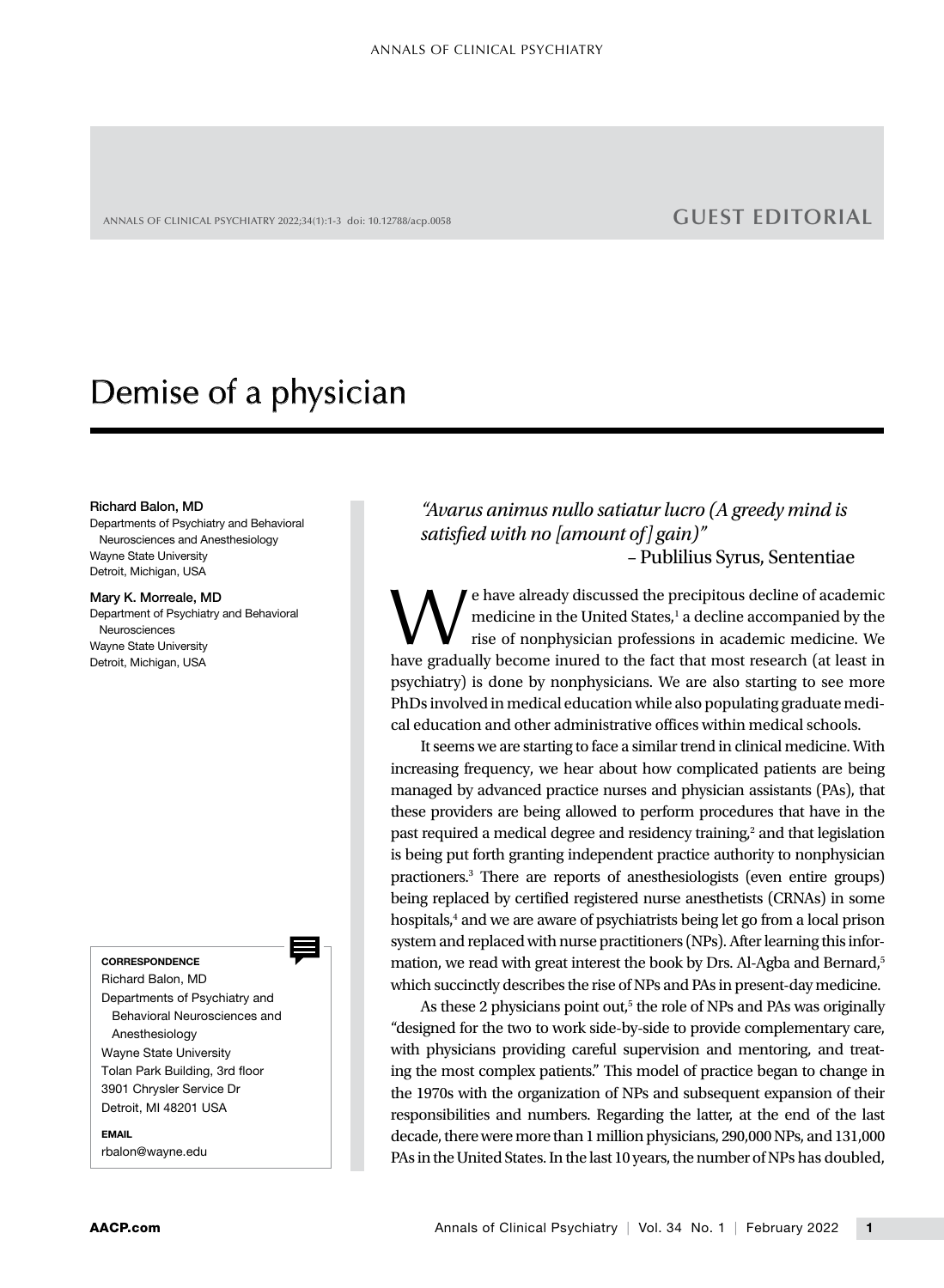the number of PAs has grown 53.8%, while the number of physicians has only increased 12%.<sup>5</sup> If this trend continues, NPs and PAs will outnumber physicians within the next 20 to 30 years. We should note that in addition to NPs and PAs, others such as pharmacists, psychologists, chiropractors, and optometrists are attempting to expand their role in health care and take over for some, if not all, of the roles of physicians.

Interestingly, another phenomenon occurred concurrently with the expansion of NPs: the transformation of the term "provider" within the medical lexicon. As Erlich and Gravel Jr<sup>6</sup> point out, the word originally referred to "entities such as hospitals, home health agencies, nursing homes and laboratories, but soon shifted to describe physicians, dentists, pharmacists, and transportation providers contracting with Medicare/Medicaid, as in 'Medicare providers.' Understanding the power of words, private insurers co-opted 'providing' within Medicare by relabeling all physicians as 'providers." Erlich and Gravel Jr<sup>6</sup> also note that private insurers, "concurrently rechristened themselves 'health plans,' despite offering insurance, not health care." This is, as the authors write, a very harmful rebranding, implying that physicians and other health care workers are interchangeable, "rendering a commoditized, untailored service."6

The overuse of the term has blurred training levels, encouraged lower costs to insurance companies, and led to a loss of physician autonomy and increased automaticity. As Ehrlich and Gravel Jr<sup>6</sup> write, use of the term has also led to the deprofessionalization of physicians and has the potential to erode public trust by "surrendering individual physicians' clinical judgment to utilitarian cost-cutting algorithms," an act that may ultimately dissuade "altruistic, humanistic people from entering medicine." Nearly a quarter century ago, the roots and impact of deprofessionalization in medicine were discussed by Reed and Evans,<sup>7</sup> who recognized the corporate takeover of health care and warned, "The precipitous drop in the professional autonomy of physicians is alarming if one believes that professionalism still provides the best model of health care delivery in terms of benefits to patients and society."

While the overarching message is that the expanded role of nonphysicians will improve medical care and access to it, this profound change has little to do with better patient care and everything to do with "money, politics, and control."5 The financial benefit of utilizing nonphysician providers has been called into question, for example, as a recent study concluded resident teams are economically more efficient.<sup>8</sup> In addition, patients are more satisfied with the care provided by resident teams, which is not surprising given the differences in education between NPs and PAs and Doctors of Medicine (MDs) or Doctors of Osteopathic Medicine (DOs). PAs are required to complete 4 years of undergraduate education, 27 months of graduate school, and 2,000 clinical hours of training. NPs complete a 4-year undergraduate degree or a 2-year Bachelor of Science in Nursing program, a 1- to 2-year master's or doctorate degree—with some programs offering their curriculum entirely online—and 1,000 nonstandardized hours of clinical training. Physicians, on the other hand, complete 4 years of undergraduate and 4 years of medical education, 3 to 7 years of residency training (and potentially more with a subspecialty fellowship), and at least 15,000 hours of clinical training prior to independent practice.<sup>9</sup> Depending on the jurisdiction, varying levels of physician supervision is required for NPs and PAs. Twenty-one states allow NPs to practice without physician collaboration or supervision.10 Although most jurisdictions in the United States require some level of supervision of PAs—which is either undefined, depending on the state, or ranges from physician "ready availability" for communication to intermittent physical presence—2 states allow PAs to practice without supervision, and 2 require collaboration (either communication available for consultation or monthly meetings via email, phone, or direct physical contact).<sup>11</sup> As noted by Al-Agba and Bernard,<sup>5</sup> "in patients with minor medical complaints or low-risk chronic conditions, non-physicians using protocols and being supervised by physicians can unequivocally provide safe, high quality, and cost-effective care. However, the data has not demonstrated that nurse practitioners or physician assistants can deliver safe care to patients independent of physician involvement."

One of the arguments for the increased use of nonphysicians is the shortage of physicians in the United States, especially in rural areas. First and foremost, "workforce data shows that nonphysician practitioners do not work in rural areas in greater numbers than physicians."5 Even if this were not the case, is the solution to this shortage to replace physicians with nonphysicians?

Doing so reminds us of the now-abolished barefoot doctor movement initiated during China's Cultural Revolution, when the government tried to solve a shortage of rural doctors by sending out people with only several months of medical training. Although this type of system may have a positive impact in the practice of preventative medicine, it is concerning to imagine minimally trained clinicians providing more complicated care in areas that